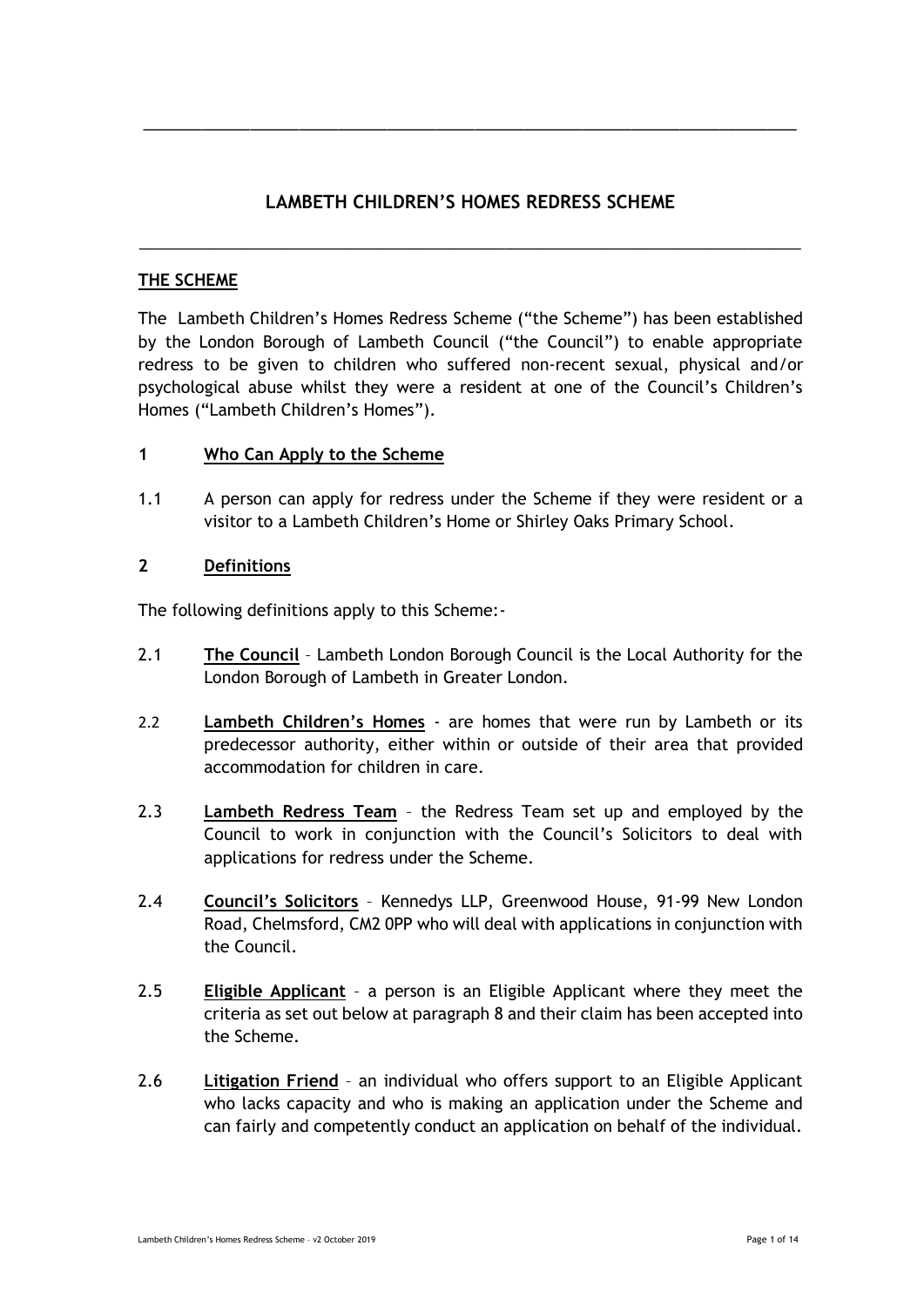- 2.7 **Harm's Way Payment** a payment made to an Eligible Applicant to reflect their experience of living in an environment which caused them to fear or apprehend that they would be subject to immediate physical abuse and mistreatment or sexual abuse and/or neglect and/or cruelty. The Eligible Applicant must be able to demonstrate that their experience interfered with their ability to experience happiness and fulfilment during their childhood within the relevant qualifying period.
- 2.8 **Counselling Service** a specialist and dedicated confidential independent counselling support service to provide appropriate counselling to any Eligible Applicant under the Scheme. This service will be funded by the Council.
- 2.9 **Advice and Assistance Service** an advice and assistance service to support Eligible Applicants who would like to obtain advice in relation to housing, welfare benefits, accessing further educational qualifications and employment. This service will be funded by the Council.
- 2.10 **Individual Redress Payment/Compensation Payment** an award of money which is paid to compensate the Eligible Applicant for the harm they have suffered. The amount of the payment will fairly reflect the severity of the abuse suffered as well as any consequential hurt, fear and humiliation the Eligible Applicant has experienced and the lifetime consequences the abuse has caused. The awards are aligned with common law compensation awards for similar abuse / harm suffered.
- 2.11 **Compensation Tariff** the Tariff document (appended to this Scheme) setting out the appropriate tariff bands used to assess the Individual Redress Payment/Compensation Payment.
- 2.12 **Aggravated Damages –** an award for Aggravated Damages seeks to compensate for distress and humiliation caused. This category of damages is awarded as compensation for an individual's mental distress where the manner in which the abuse has been committed, or the motive for the abuse, has upset or outraged the individual. For example issues of race or sexual orientation. The tariff applied to this Scheme factors in an aggravating element into the damages awarded.
- 2.13 **The Independent Appeal Panel** 3 individuals, at least 1 of whom is legally qualified, who have been appointed by the Council to adjudicate on those aspects of the Scheme which they are authorised to. For example, the Panel will consider an Eligible Applicant's claim in the event that the application is not capable of determination between the Eligible Applicant/their representative and the Council.
- 2.14 **Balance of Probabilities** the standard of proof which applies to this Scheme is one of a 'balance of probabilities' and this is the same standard which applies to the civil procedure process. Whether an event occurred 'on the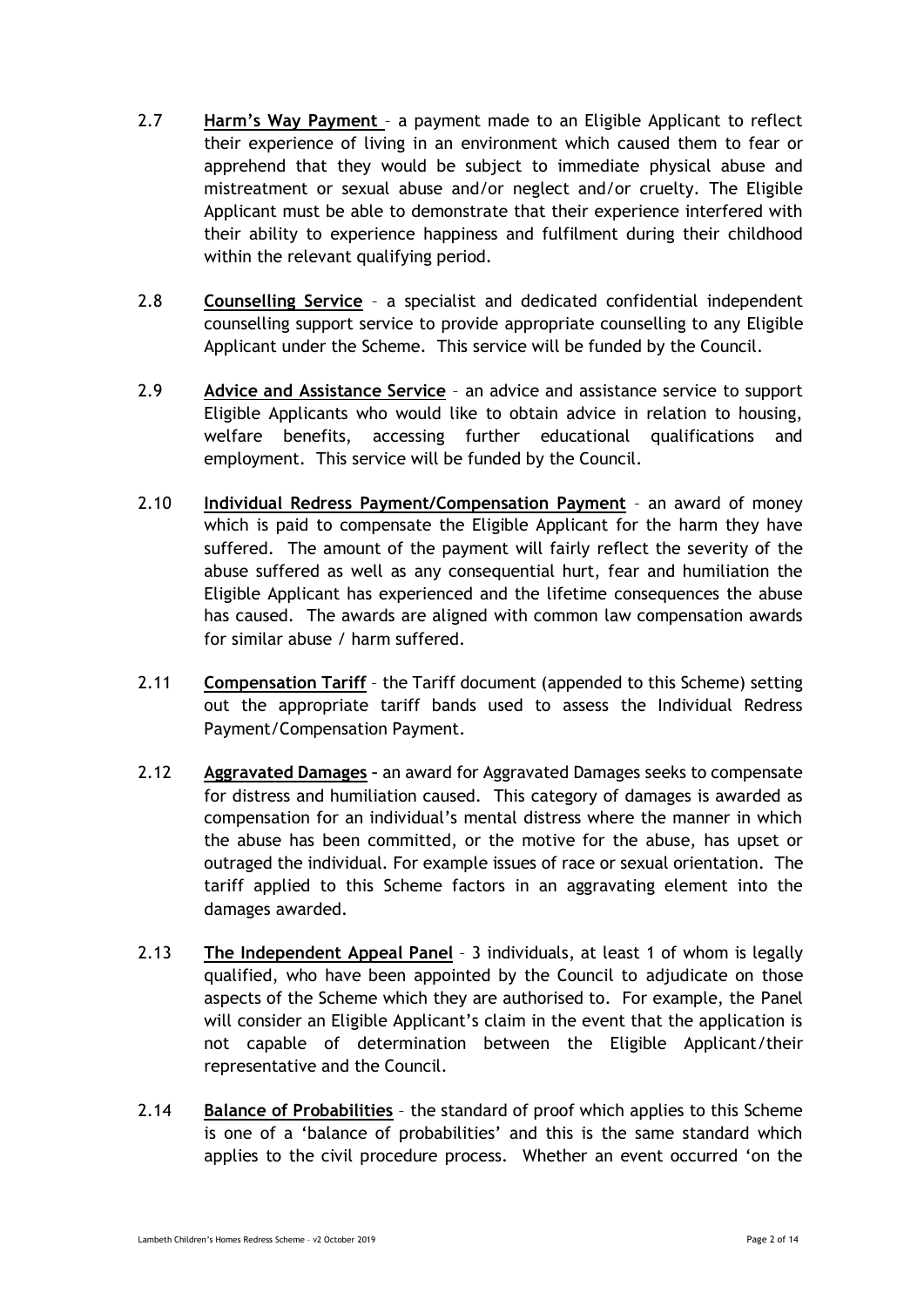balance of probabilities' can also be expressed as whether an event is more likely to have occurred than not occurred.

- 2.15 **Vicarious Liability** the Council will be liable for tortious acts carried out by its employees, or those in a role akin to employment, if those acts were carried out in the course of employment.
- 2.16 **Causation** the civil procedure process provides for a Court to apportion damages between different causes/acts. As such, the Council will compensate Eligible Applicants in this Scheme only where the abuse, and any psychological harm suffered as a result of that abuse, has been caused by abuse suffered in a Lambeth Children's Home or in a subsequent foster placement.
- 2.17 **Special Damages -** an award of money which is paid to compensate the Eligible Applicant for any financial loss caused by the abuse.

### **3 Commencement Date and Closing Date**

- 3.1 The Scheme will be operative with effect from 2 January 2018.
- 3.2 Any application to join the Scheme which is received by 5pm on 1 January 2022 (**\*this is the extended date)** will be accepted into the Scheme for consideration.
- 3.3 Any applications to the Scheme received after the closing date will not be accepted into the Scheme. Any such claims will be dealt with under the normal civil claims process.
- 3.4 The Council reserves the right to give 3 months' notice to vary the Scheme.
- 3.5 In the event there is a significant delay by the Applicant in responding to any reasonable request for information/documentation or offer of settlement, the Applicant will be notified that a continued failure to correspond with the Council may result in their application exiting the Scheme.

### **4 Representation under the Scheme**

- 4.1 An Eligible Applicant may represent him or herself through the Scheme, or may:
	- (i) elect to be assisted or represented by a family member, friend, support group or individual. If an Eligible Applicant elects to be represented in this way, the Eligible Applicant must provide a signed written authority, identifying the individual or individuals who will assist and/or represent them together with the individual or individuals' correspondence and/or email addresses; or
	- (ii) appoint a legal advisor to represent the Eligible Applicant.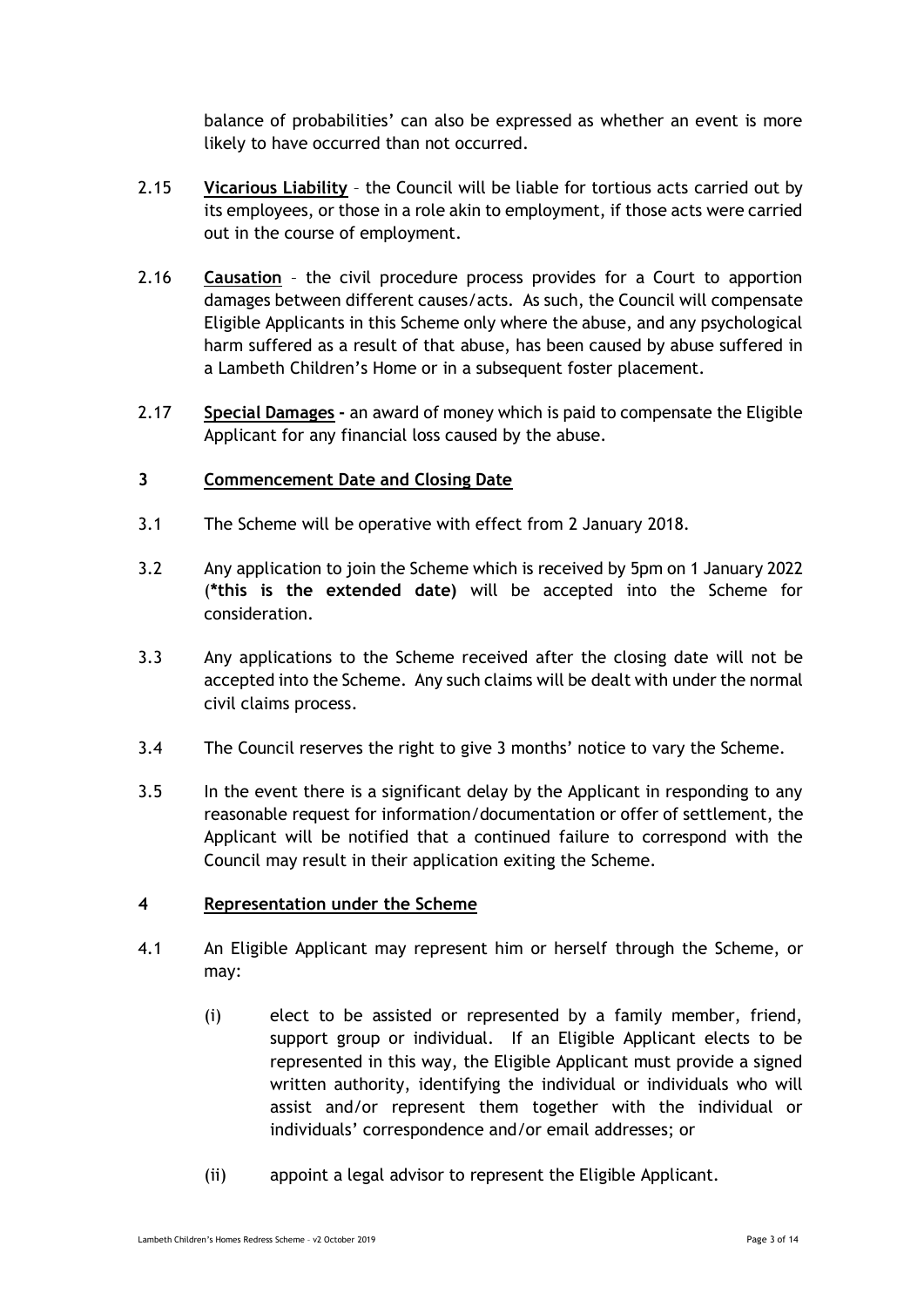4.2 Kennedys Solicitors are appointed by the Council to represent them in relation to the operation of the Scheme and applications received into the Scheme.

### **5 Applications to the Scheme**

- 5.1 Any application for redress under the Scheme shall be made by an Applicant on the Scheme Application Form, a blank copy of which is appended to the Scheme at Appendix 1.
- 5.2 Any application should be submitted to the Lambeth Redress Team marked Strictly Private and Confidential at either the following postal or email address:
	- (i) At address: PO Box 747, Winchester, SO23 5DP or
	- (ii) Email address: [redress@lambeth.gov.uk](mailto:redress@lambeth.gov.uk)
- 5.3 Unless otherwise specified, all correspondence and communications relating to either the Scheme or any applications (including any applications to review any decisions which have been made relating to an application), should be sent to either the postal address or the email address.

### **6 Advertising of the Scheme**

6.1 The Council will from time to time advertise and publicise the Scheme during the timeframe for making an application to join the Scheme.

### **7 The Scope of the Scheme**

- 7.1 The Scheme is intended to provide comprehensive redress to Eligible Applicants, including applications from the estate of an Eligible Applicant who is deceased.
- 7.2 Each Eligible Applicant is entitled to:
	- (i) a written apology acknowledging what has happened to the Eligible Applicant, providing an acceptance of responsibility and giving an assurance of the measures which have been taken to prevent any further repetition;
	- (ii) a meeting with a senior representative of the Council so that the Eligible Applicant can feel that they have been heard and acknowledged by the Council;
	- (iii) a Harm's Way Payment of up to £10,000, where the criteria for a Harm's Way Payment is met;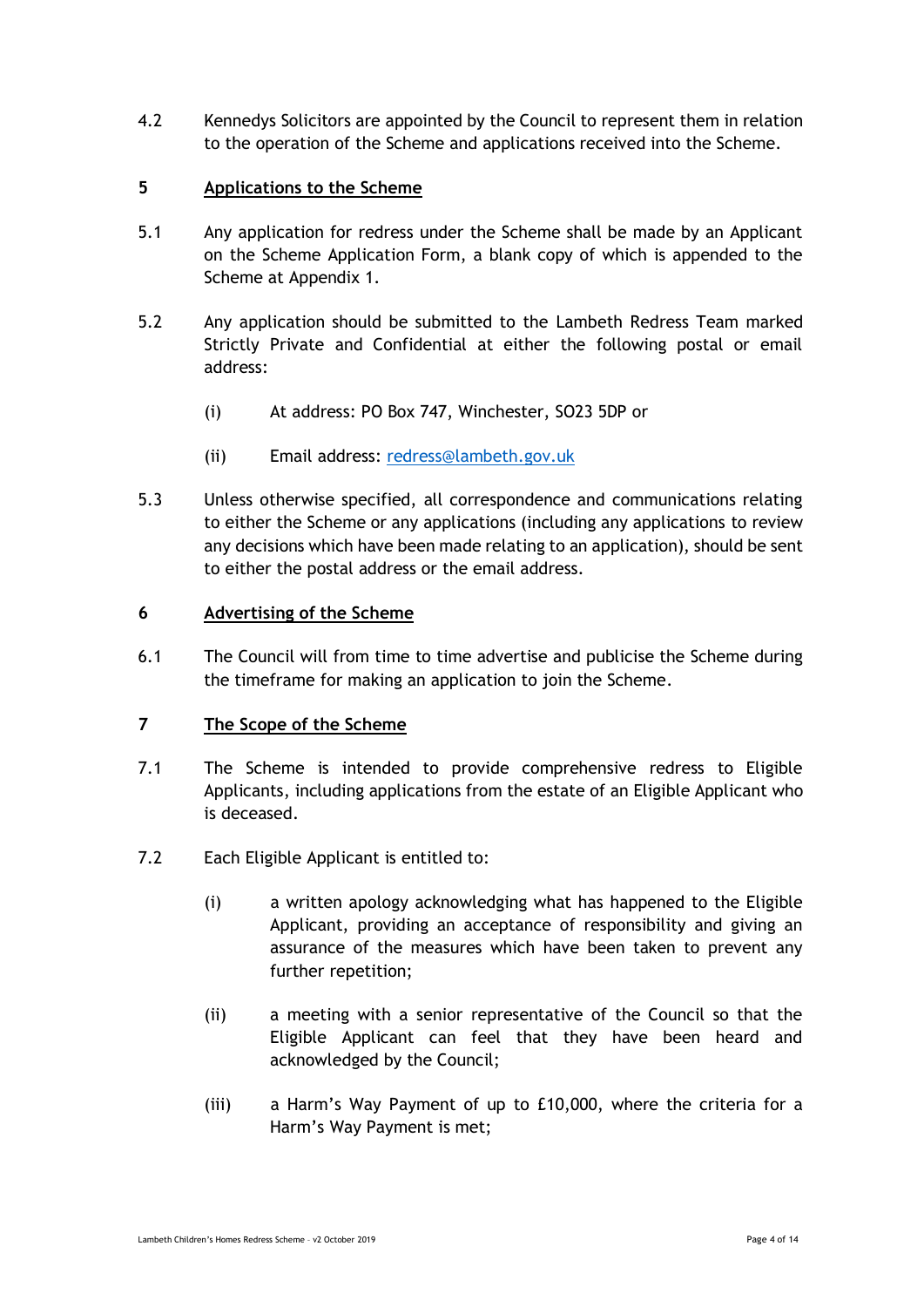- (iv) appropriate counselling or other therapeutic, psychological or psychiatric support;
- (v) specialist advice, support and assistance to obtain housing, appropriate welfare benefits, access to further education and suitable employment; and
- (vi) an Individual Redress Payment /Compensation Payment assessed in accordance with the terms of this Scheme.

### **8 Eligibility under the Scheme**

The persons entitled to redress under the Scheme ("the Eligible Applicants") are as follows:

8.1 Any person who can establish they were a resident at a Lambeth Children's Home and on a balance of probabilities lived in a Harsh Environment (see paragraph 11);

OR

- 8.2 Any person who can establish they were a resident or a visitor to a Lambeth Children's Home or Shirley Oaks Primary School as a child and;
	- (i) there is evidence to show that on a balance of probabilities when he/she was a child he/she suffered:
		- (a) sexual abuse; and/or
		- (b) physical abuse; and/or
		- (c) psychological injury

### **AND**

(ii) the abuse was committed by, or aided, abetted, counselled or deliberately procured by a person at that time engaged in the management, administration, operation, supervision or regulation of a Lambeth Children's Home whether as an employee of the Council or a person for whom the Council would be vicariously liable;

### **OR**

(iii) the abuse was committed by a foster carer in circumstances where the person was removed from a Lambeth Children's Home into a foster care placement.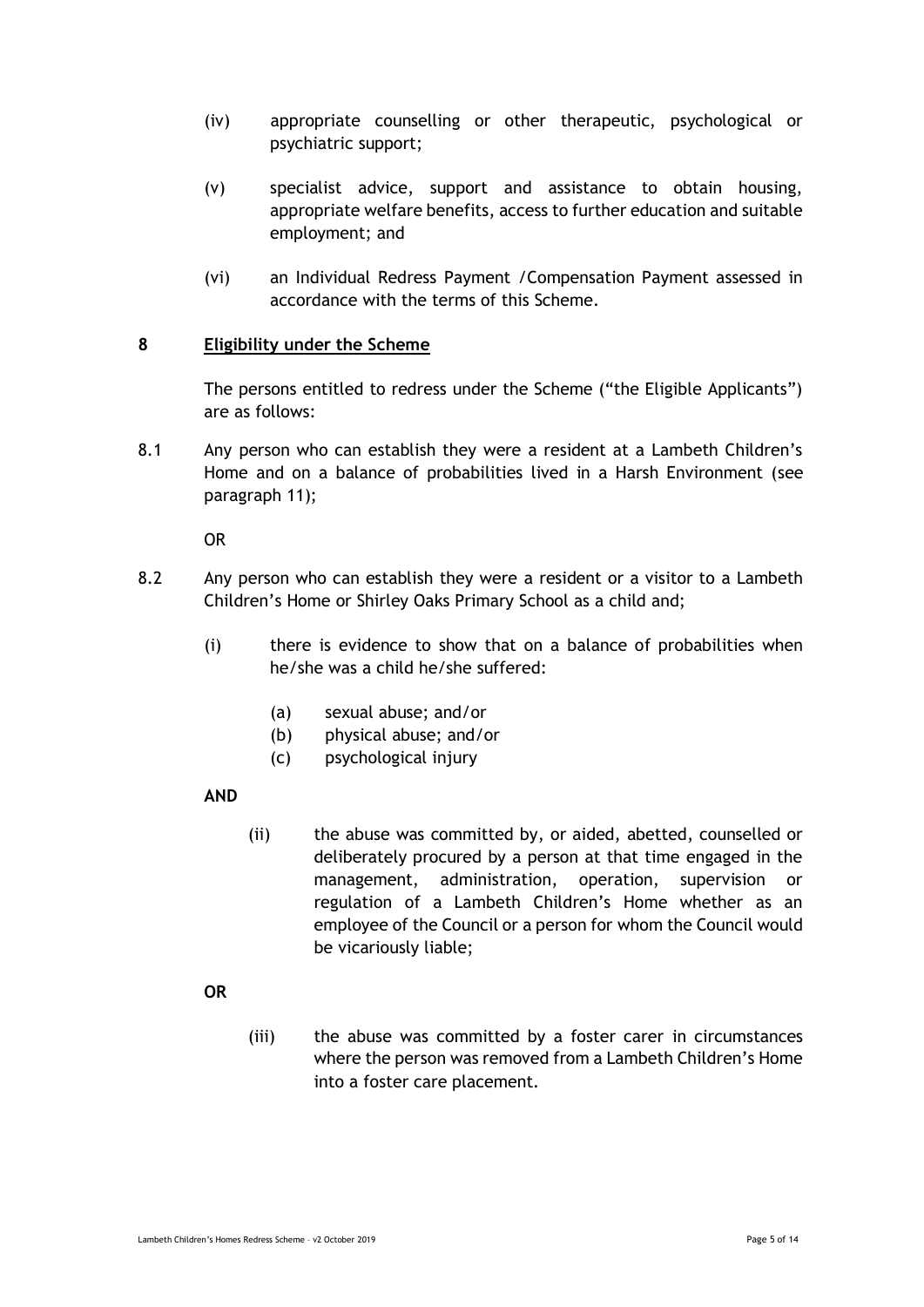### **REDRESS**

### **9 Counselling Service**

- 9.1 The Council has set up a free independent specialist and dedicated confidential counselling support service to provide appropriate counselling to any Eligible Applicant who would like to make use of this service ("the Counselling Service").
- 9.2 The Council has agreed to fund the Counselling Service for the duration of the Scheme. If, at this stage, there continues to be a need for the counselling services by Eligible Applicants, the Council will consider whether the counselling services should be extended for a further period of time.

# **10 Specialist Advice and Assistance for Housing, Benefits, Further Education and Employment**

- 10.1 The Council will provide confidential advice and assistance ("Advice and Assistance") to support any Eligible Applicants under the Scheme who wish to obtain advice relating to housing options, appropriate welfare benefits, accessing further educational qualifications and suitable employment.
- 10.2 The Council's Housing Options and Advice Service will provide enhanced housing options. Expert housing advice will be delivered by personal advisers who will work with Eligible Applicants to produce a joint housing plan, which will develop options and pathways to housing.
- 10.3 The Council's Welfare Benefit Advice Service will provide a personalised advice on welfare benefits entitlements. Expert benefit advice will be delivered by a benefit adviser, who will provide advice on ensuring Eligible Applicants are receiving the appropriate entitlement to financial support and discuss options and explore the benefit entitlements available to support housing/learning/ employment options / pathways being explored.
- 10.4 Advice and assistance will be available to Eligible Applicants on a range of further education opportunities for accredited or non-accredited courses. The aim is to offer a personalised approach to meet individual need and allow progression to employment or further study as required.
- 10.5 The Council will provide enhanced individualised access to employment and skills support. This will include a tailored employment and skills assessment and a related action plan to progress any Eligible Applicants under the Scheme towards and into sustained, meaningful employment.

### 11 **Eligibility under the Scheme for a Harm's Way Payment**

11.1 The persons who are entitled to a Harm's Way Payment are any Eligible Applicant who: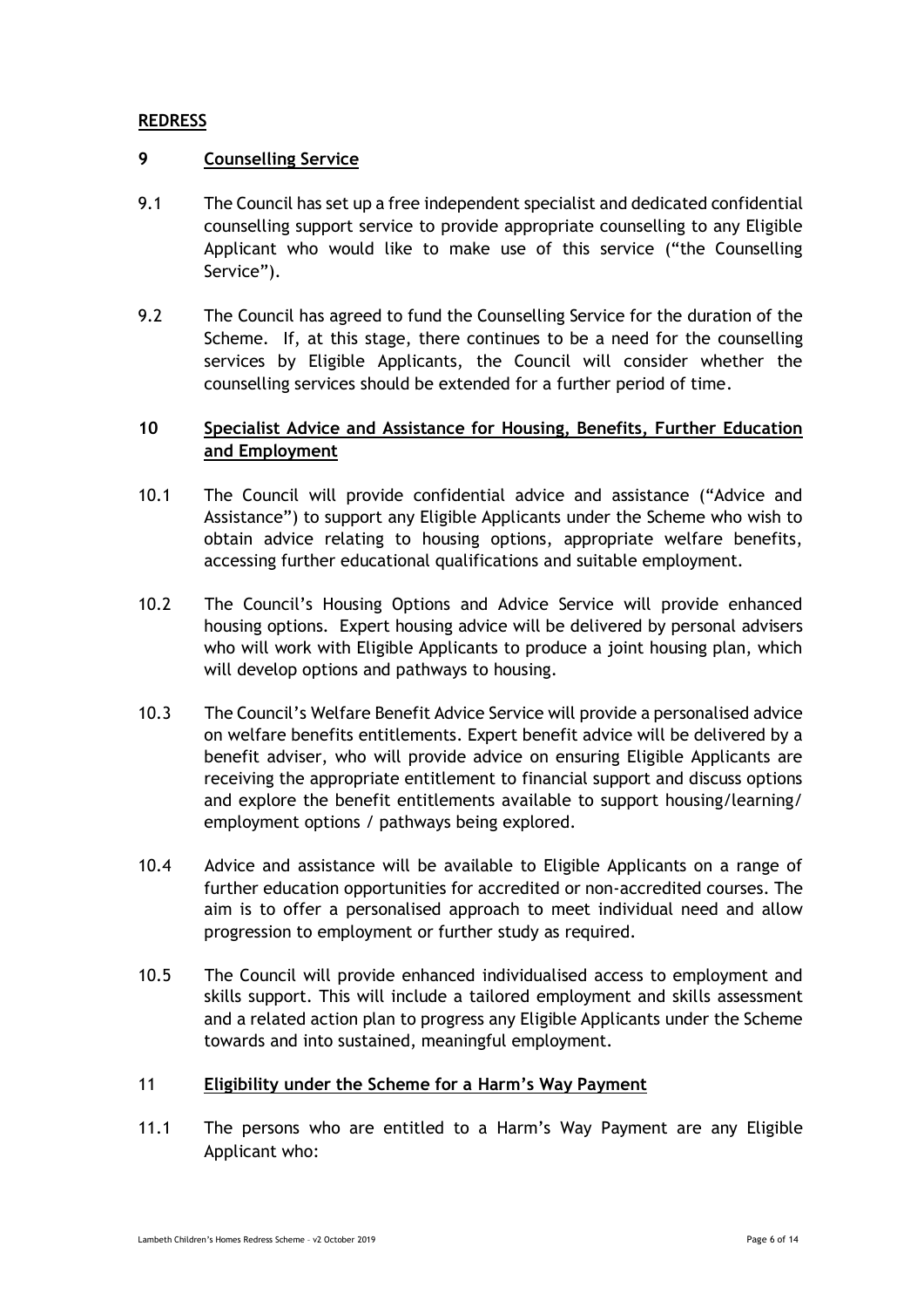- (i) was resident at a Lambeth Children's Home as a child and who can establish on a balance of probabilities that they lived in a harsh environment as defined below for the qualifying period; or
- (ii) was a resident as a child at a Lambeth specialist unit for children with disabilities.
- 11.2 Harsh Environment is defined as living in an environment which caused an Eligible Applicant to fear or apprehend that they would be subject to:
	- (i) immediate physical abuse and mistreatment and/or
	- (ii) sexual abuse; and/or
	- (iii) neglect; and/or
	- (iv) cruelty.
- 11.3 In relation to the above criteria the Eligible Applicant must be able to demonstrate that their experience interfered with their ability to experience happiness and fulfilment during their childhood within the relevant qualifying period.
- 11.4 The Harm's Way Payment will be a stepped payment for those Eligible Applicants who resided at a Lambeth Children's Home for the qualifying periods as set out below:-

| (i)   | more than 6 months:                  | payment of £10,000; |
|-------|--------------------------------------|---------------------|
| (ii)  | between 3 and 6 months:              | payment of £5,000;  |
| (iii) | more than 1 week and up to 3 months: | payment of £2,500;  |
| (iv)  | less than 1 week:                    | payment of £1,000.  |

- 11.5 An Eligible Applicant's stated experience will be judged on the balance of probabilities. Eligible Applicants who are seeking the Harm's Way Payment shall provide supporting evidence in the form of a witness statement. Expert medical evidence may be required where an Eligible Applicant is relying on corroborative evidence due to their mental capacity or due to their age at the material time.
- 11.6 An Eligible Applicant under paragraph 11.1(ii) will not be required to provide written evidence in support of their application, and will receive a Harm's Way Payment of £10,000.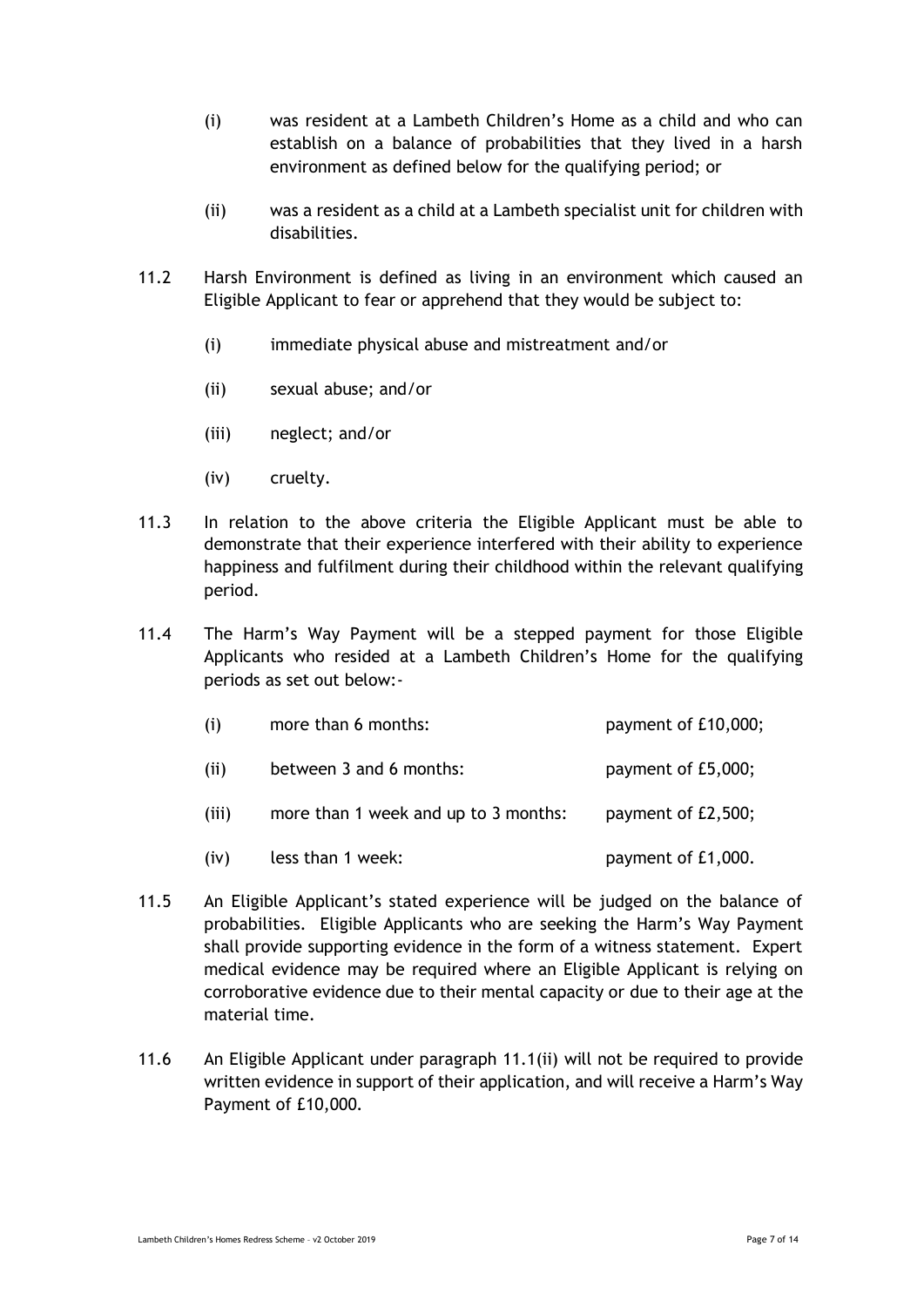11.7 Where an Eligible Applicant receives an Individual Redress Payment in addition to the Harm's Way Payment, the Harm's Way Payment will be treated as an interim payment for redress.

### **12 Individual Redress Payment / Compensation Payment**

- 12.1 An Individual Redress Payment/ Compensation Payment is an award of money which is paid to compensate the Eligible Applicant for the harm they have suffered. The amount of the Individual Redress Payment/Compensation Payment should fairly reflect the severity of the abuse which the Eligible Applicant has suffered as well as the hurt, fear and humiliation the Eligible Applicant has experienced and the lifetime consequences the abuse has caused for the Eligible Applicant both in childhood and in adulthood so that such awards are aligned with common law compensation awards for similar abuse / harm suffered.
- 12.2 Each application for an Individual Redress Payment/Compensation Payment will be considered on the basis that it consists of the following three components for which redress should be made:
	- (i) the severity of the abuse itself and any aggravating factors;
	- (ii) the extent to which the Eligible Applicant has suffered physical injury or any recognised medical or psychiatric condition as a consequence of the abuse; and
	- (iii) the loss of opportunity arising from the abuse and its effects which the Eligible Applicant has suffered.
- 12.3 The test for standard of proof which will be applied is the current civil test which is 'balance of probabilities'.
- 12.4 The test for causation which will be applied is the test applied by the Courts in civil proceedings for abuse cases, which is one of apportionment. As such, awards made under the Scheme will fairly reflect the effect of the abuse upon psychiatric injury suffered by the Eligible Applicant whilst at a Lambeth Children's Home but will not compensate the Eligible Applicant for those harms / difficulties / losses suffered which cannot be attributed to the abuse at a Lambeth Children's Home or in a subsequent foster placement.

## **Tariff**

12.5 The awards for abuse suffered and resulting harm / consequences will be calculated by reference to the Tariff which forms part of this Scheme ("the Tariff"). The Tariff is comprised of 4 Schedules and the most suitable award to the Eligible Applicant will be calculated by reference to the most severe harm suffered and where this sits within the relevant Schedule of the Tariff.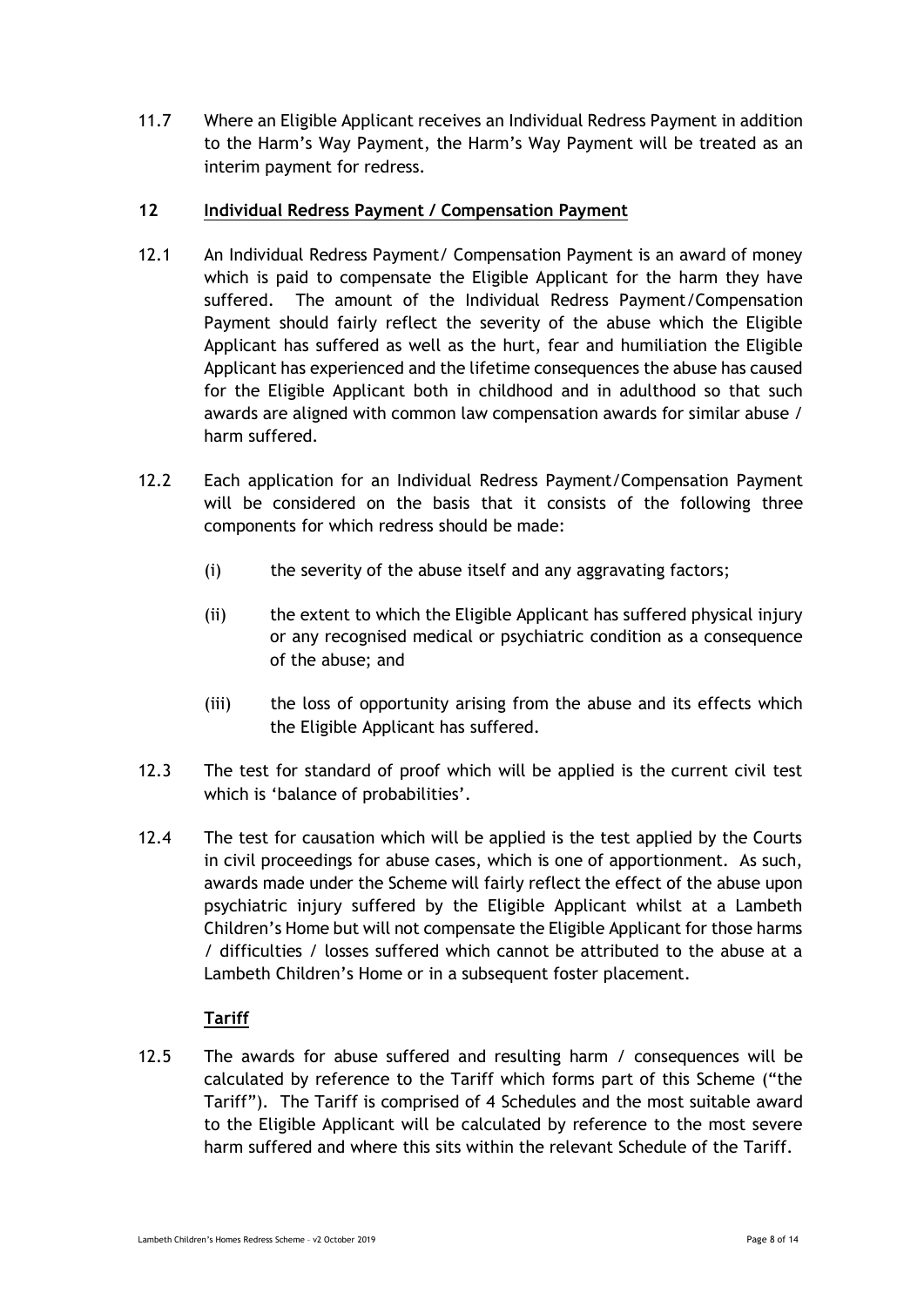- 12.6 Where an Eligible Applicant is entitled to an award of "Aggravated Damages", such an award will be made as part of the Individual Redress Payment, but it will be specified that the payment includes an award for aggravated damages. The tariff awards will already provide for an award for Aggravated Damages and as such, no additional award for Aggravated Damages will be made above and beyond the payment provided for in the Tariff bands. Awards for Aggravated Damages are assessed in line with common law principles.
- 12.7 To the extent that the Eligible Applicant seeks significant special damages which would place the value of the claim at over £125,000 then those claims would operate within the common law framework which means they would be handled outside the Scheme.

### **13 Medical Evidence**

- 13.1 In cases where it is deemed appropriate and necessary that expert psychiatric evidence be obtained for an Eligible Applicant, the parties will jointly instruct a psychiatric expert from the list of independent medical experts.
- 13.2 The Council's Solicitors will send to the Eligible Applicant or their representative, a proposed joint letter of instruction for approval or amendment.
- 13.3 Where the parties are unable to reach agreement as to the wording of the joint letter of instruction, both parties shall each send a letter of instruction to the joint expert, ensuring a copy of their letter of instructions is also sent to the other party.
- 13.4 The joint psychiatric expert will notify both parties of the appointment date. Following receipt of the report of the Psychiatric expert, either party can put written questions to the expert. Copies of all questions must be provided to the other party at the time they are sent to the expert. The expert's answers to those questions must be sent to both parties.
- 13.5 The funding of the instructed expert's report, reasonable travel for the Eligible Applicant to attend the instructed expert and any replies to questions will be borne by the Council.

### **14 Where an Applicant is Deceased**

- 14.1 Where an application is made by a Personal Representative on behalf of the estate of the deceased, the Personal Representative will be eligible to apply for an Individual Redress Payment/Compensation Payment under the Scheme but not for a Harm's Way Payment on behalf of the deceased Applicant.
- 14.2 If a person who would otherwise have qualified as an Applicant is deceased and an application is made by a Personal Representative on behalf of the estate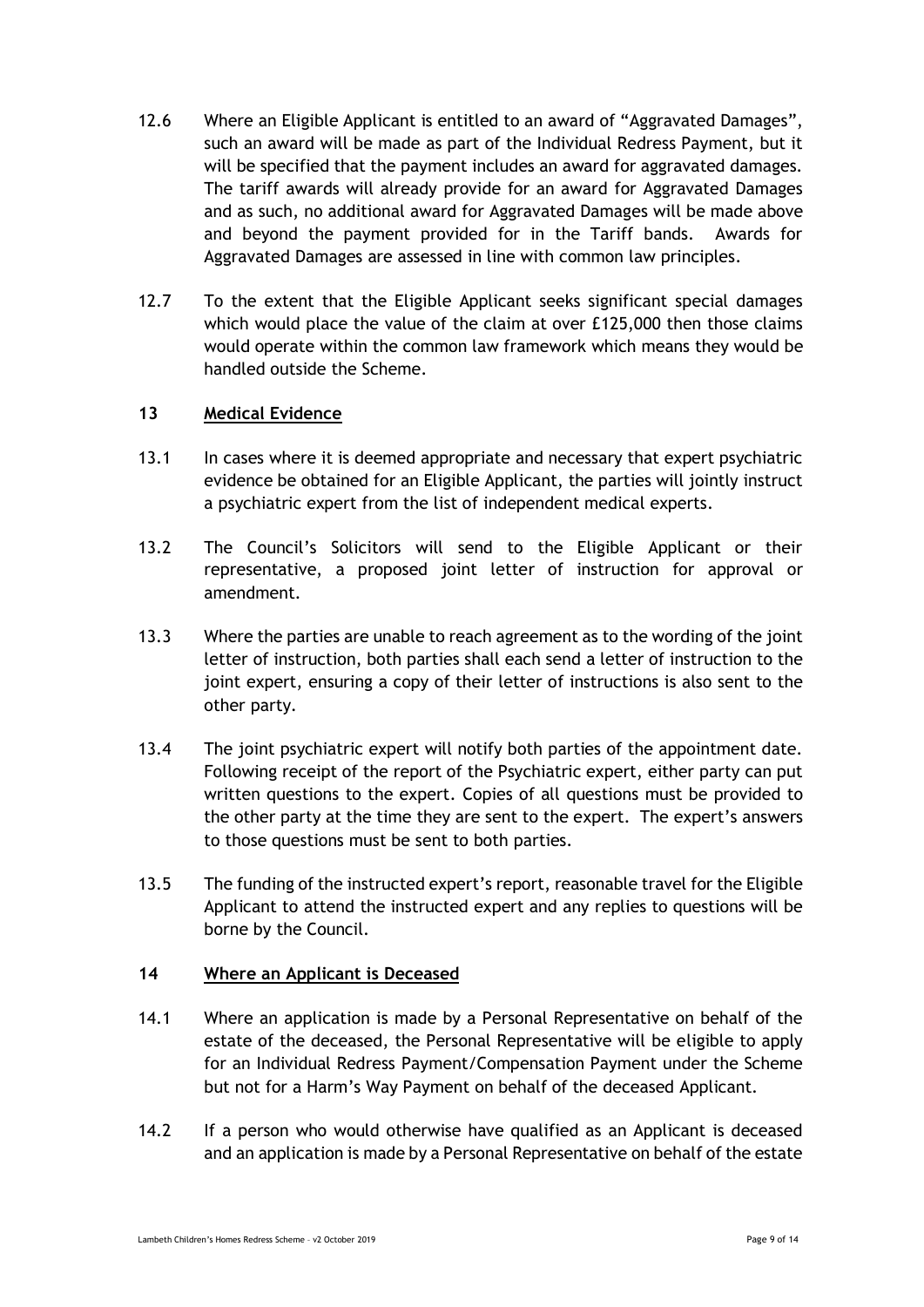of the deceased, the Personal Representative shall submit the following with the application for redress under the Scheme:

- (i) a copy of the death certificate of the deceased;
- (ii) a copy of the relevant Grant of Probate or Letters of Administration; and
- (iii) proof of his or her own identity upon which the Personal Representative of the estate of the deceased relies.
- 14.3 Where an application is made by an Applicant for a Harm's Way Payment and the Applicant subsequently dies, the Harm's Way Payment application will continue to be processed within the remit of the Scheme and any Harm's Way Payment which is payable will be paid to the deceased Applicant's Estate.

### **15 Where an Applicant or Eligible Applicant lacks capacity**

- 15.1 Any Applicant who lacks capacity must be represented by a Legal Representative or appropriate Litigation Friend.
- 15.2 If the Redress Team, the Council's Solicitors or any Independent Appeal Panel Member suspects that an Applicant or Eligible Applicant lacks capacity to make an application under the Scheme, the following will happen:
	- (i) No further action will be taken or decisions made in connection with that Applicant's/Eligible Applicant's application for redress under the Scheme until they are legally represented in connection with their application for redress under the Scheme.
- 15.3 Where an Eligible Applicant lacks capacity and is offered a Redress Payment under the Scheme, that Redress Payment will require Court approval. The reasonable legal costs of an Eligible Applicant who lacks capacity shall include:
	- (i) the reasonable legal costs of investigating and obtaining evidence in relation to whether the Applicant has capacity or lacks capacity to make an application under the Scheme; and/or
	- (ii) the reasonable legal costs of seeking the Court's approval of any decision to accept the redress which the Eligible Applicant has been offered under the Scheme.

### **16 Applications for Redress Arising out of Negligence**

16.1 The Council will consider applications for redress which arise out of allegations that the Council were negligent.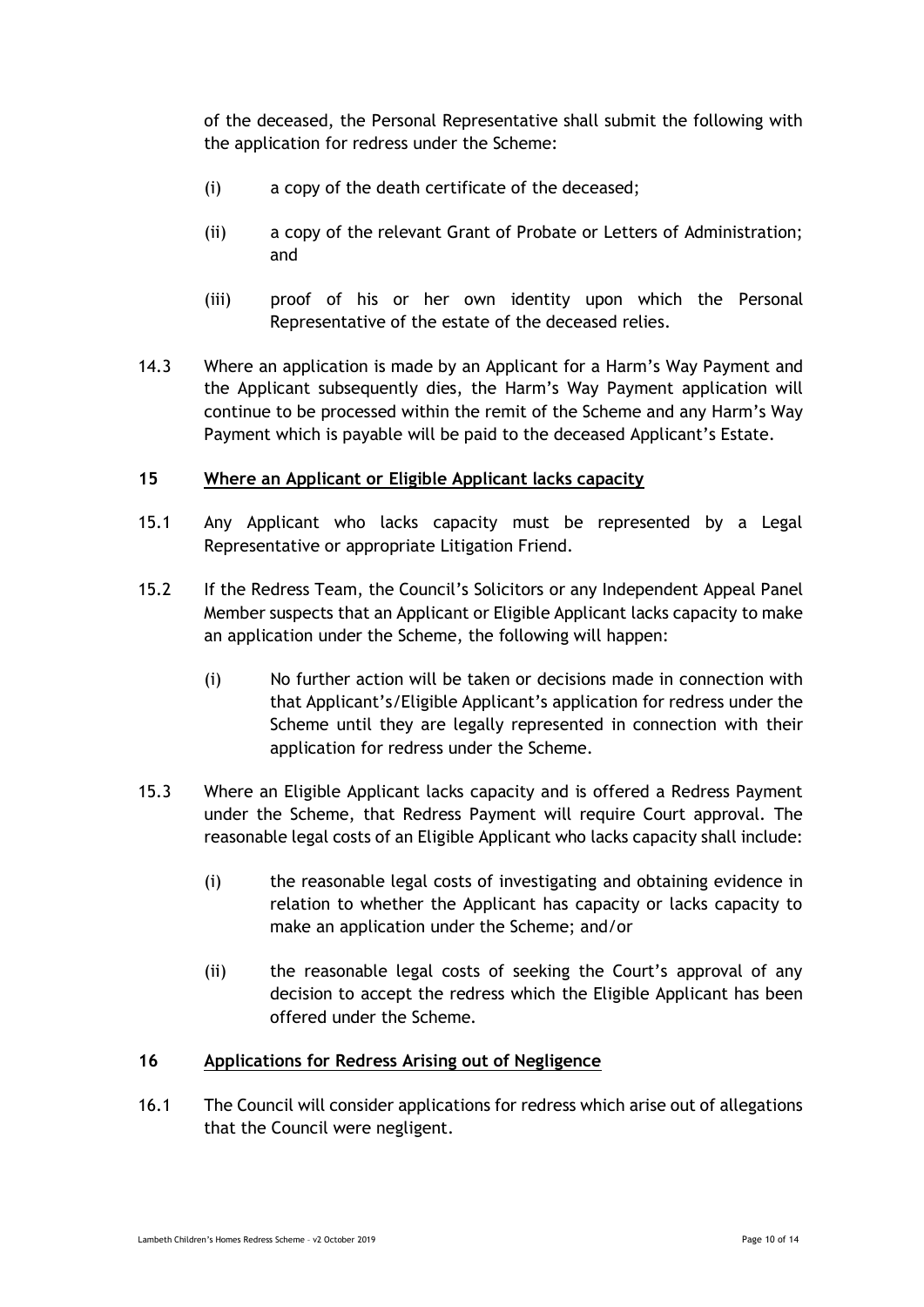- 16.2 Applications including but not limited to the following types of claim will receive initial consideration through the Pre-Scheme Workflow (this is not an exhaustive list):-
	- (i) applications from former residents of a Lambeth Children's Home who suffered child on child sexual abuse at the Lambeth Children's Home;
	- (ii) applications from former residents of a Lambeth Children's home who were abused by visitors to the Lambeth Children's Home.
- 16.3 If, following consideration of these applications, it is accepted by the Council that they were negligent, these applications will be invited to transfer into the Scheme.

### **17 The Independent Appeal Panel**

- 17.1 The Council will appoint 3 multi-disciplinary Independent Appeal Panel members, at least 1 of which will be legally qualified. The Independent Appeal Panel will adjudicate on the following matters when disputes arise:
	- (i) whether the Applicant is an Eligible Applicant under the Scheme. This will be adjudicated on by one panel member only, who is a retired Judge;
	- (ii) the amount of any Harm's Way Payment to be paid by the Council to the Eligible Applicant under the Scheme;
	- (iii) the amount of any Individual Redress Payment/Compensation Payment to be paid by the Council to the Eligible Applicant under the Scheme, if that can be determined at this stage;
	- (iv) the amount of legal costs and expenses payable and incurred by an Eligible Applicant in relation to their application and Individual Redress Payment under the Scheme.
- 17.2 If the Independent Appeal Panel requires further information or documentation from the Applicant or the Council to make its decision, this shall be requested by the Independent Appeal Panel Member(s).
- 17.3 The Independent Appeal Panel shall make their decisions based on:
	- (i) the Applicant's application form together with any documentary evidence, or written submissions submitted by or on behalf of the Applicant;
	- (ii) any documentary evidence or written submissions submitted by or on behalf of the Council or the Council's Solicitors.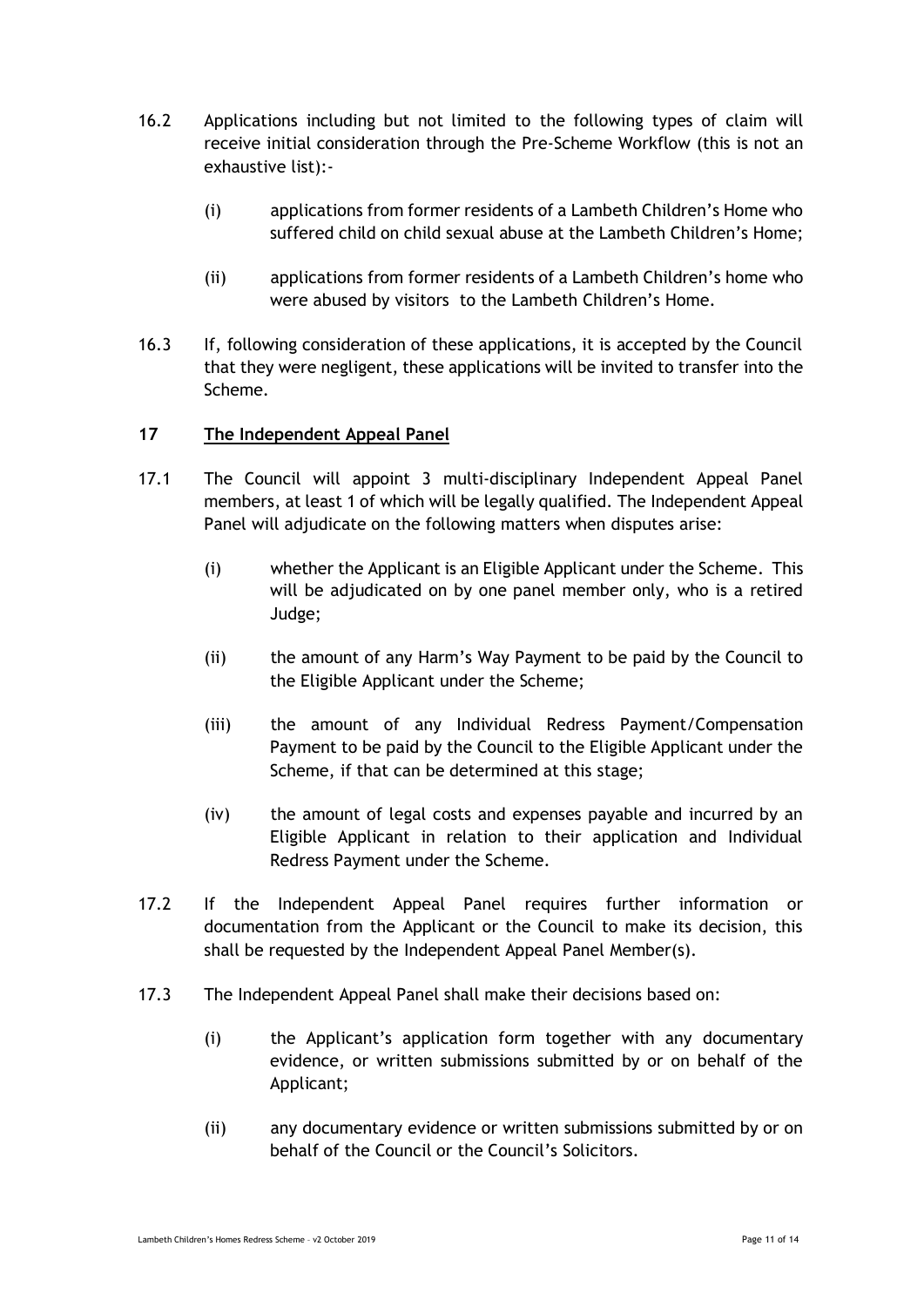17.4 The decision of the Independent Appeal Panel will be final. The Eligible Applicant will be offered an amount awarded by the Independent Appeal Panel irrespective of any previous offers made in full and final settlement arising from the Council's liability under the Scheme towards the Eligible Applicant.

### **The Right to Discontinue**

- 17.5 Any Eligible Applicant who wishes to discontinue their application for redress under the Scheme may do so at any time before they have formally accepted an offer of redress or, where the Eligible Applicant lacks capacity before the Court has approved any redress offer made under the Scheme. Notice of Discontinuance must be made in writing to the Redress Team**.**
- 17.6 If, at the time when an Eligible Applicant notifies the Redress Team that they wish to discontinue their application for redress and the Council has already made either a Harm's Way Payment or any other interim payments (to include any payments for counselling, specialist advice or other support) to the Eligible Applicant, those monies will not be repayable by the Eligible Applicant to the Council. However, if the Eligible Applicant brings a subsequent claim for compensation against the Council for the same abuse as that claimed for under the Scheme, any such payments previously made under the Scheme will be treated as interim payments in respect of the Eligible Applicant's civil claim against the Council.

### **18 Civil Proceedings**

- 18.1 If an Eligible Applicant applying for redress under the Scheme has previously received compensation from the Council or any other third party for the same abuse to which the application under the Scheme relates, then when making their application for redress under the Scheme:
	- (i) the Eligible Applicant shall inform the Council of the claim and any compensation received at the time the application for redress under the Scheme is made; and
	- (ii) the Council will be entitled to treat the previous payment of compensation as an interim payment towards any Redress Payment subsequently made to the Eligible Applicant under the Scheme.
- 18.2 If an Eligible Applicant applying for redress under the Scheme has previously brought a claim against the Council for the same abuse to which the application under the Scheme relates but did not receive a payment of compensation, the Eligible Applicant will be permitted to make an application under the Scheme.
- 18.3 If, at the time when an Eligible Applicant makes an application for redress under the Scheme, the Eligible Applicant has an ongoing civil claim for compensation against the Council relating to the same abuse then: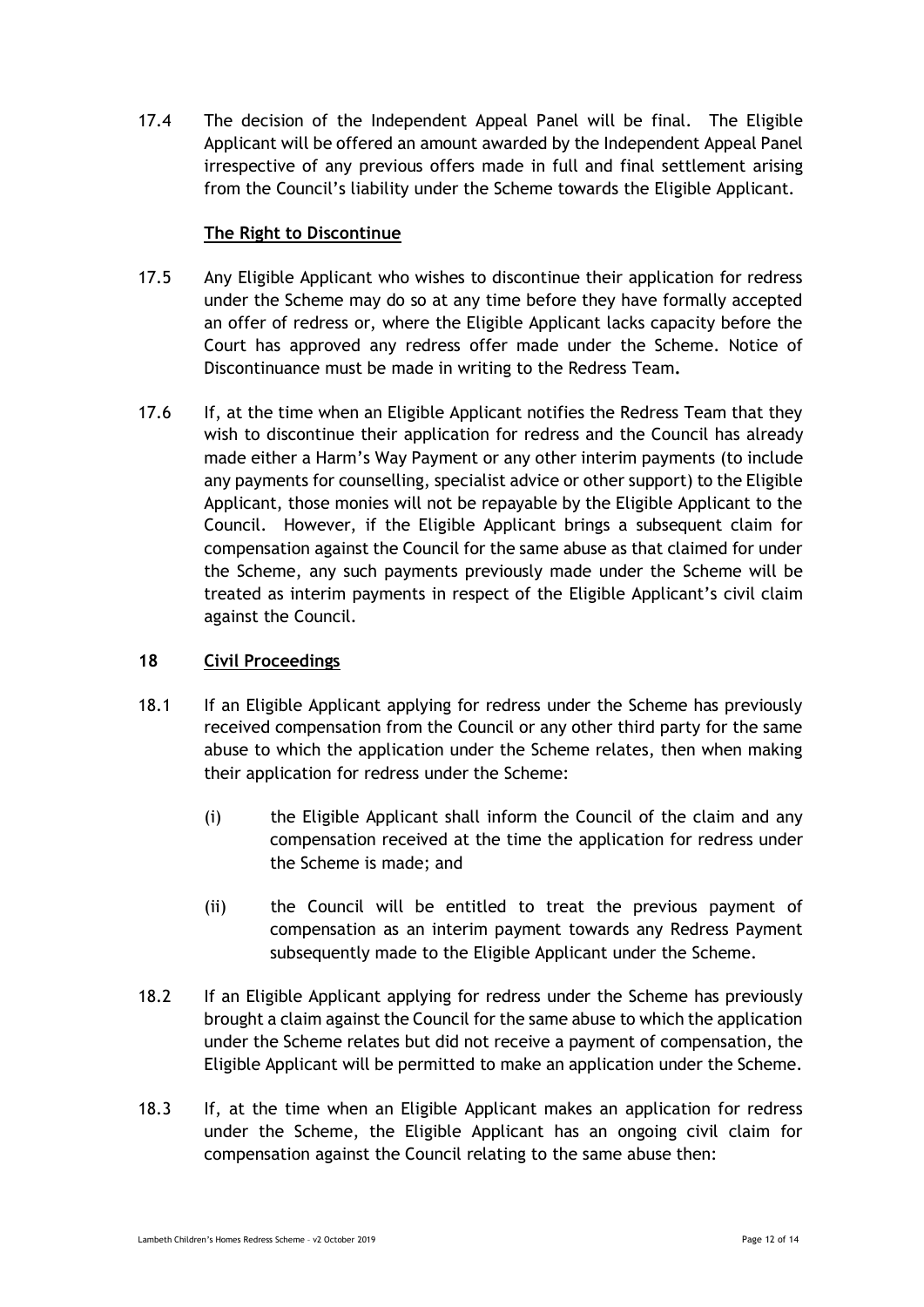- (i) the Council and the Eligible Applicant will promptly make a joint application to the Court for an order staying the civil claim for compensation pending the determination of the Eligible Applicant's application for redress under the Scheme; and
- (ii) if the Eligible Applicant subsequently accepts (in writing) an offer for redress under the Scheme, the Council and the Eligible Applicant will make a joint application to the Court for an order that the Eligible Applicant's civil claim for compensation be discontinued on terms that that the Council pay the Eligible Applicant's reasonable costs of the action, to be the subject of a detailed assessment if not agreed; and
- (iii) if the Eligible Applicant subsequently discontinues their application for redress under the Scheme and the stay of their civil claim for compensation is lifted, the Council will be bound by paragraphs 19.1 and 19.2 of this Scheme regarding limitation.
- 18.4 If an Eligible Applicant accepts an offer of redress under the Scheme in writing, this redress payment will be in full and final settlement of the Eligible Applicant's claim against the Council and the Eligible Applicant will not bring any civil proceedings against the Council in relation to the same or substantially the same abuse, except for civil proceedings to enforce the offer of redress which the Eligible Applicant has accepted.

### **19 Limitation**

- 19.1 The Council concedes that by accepting applications into this Scheme, the Council will not raise a limitation defence.
- 19.2 If an application exits the Scheme for any reason, the Council will only seek to reinstate a limitation defence in accordance with current case law guidance and any limitation defence the Council subsequently raises, cannot be applied to the period of time the application was within the Scheme (this period of time being from the date the application was received by the Council's Redress Team to the date the Eligible Applicant formally withdraws their application from the Scheme).

### **20 Criminal Injuries Compensation Authority Payments**

- 20.1 If the Eligible Applicant has received compensation from the Criminal Injuries Compensation Authority (CICA) for the same injuries by the same perpetrator which relate to the same allegations as those in the Eligible Applicant's application under the Scheme, the Eligible Applicant will repay those monies directly to the CICA.
- **20.2** Where the Eligible Applicant has received compensation from the CICA, the Council shall notify the CICA of any settlement reached under the Scheme.